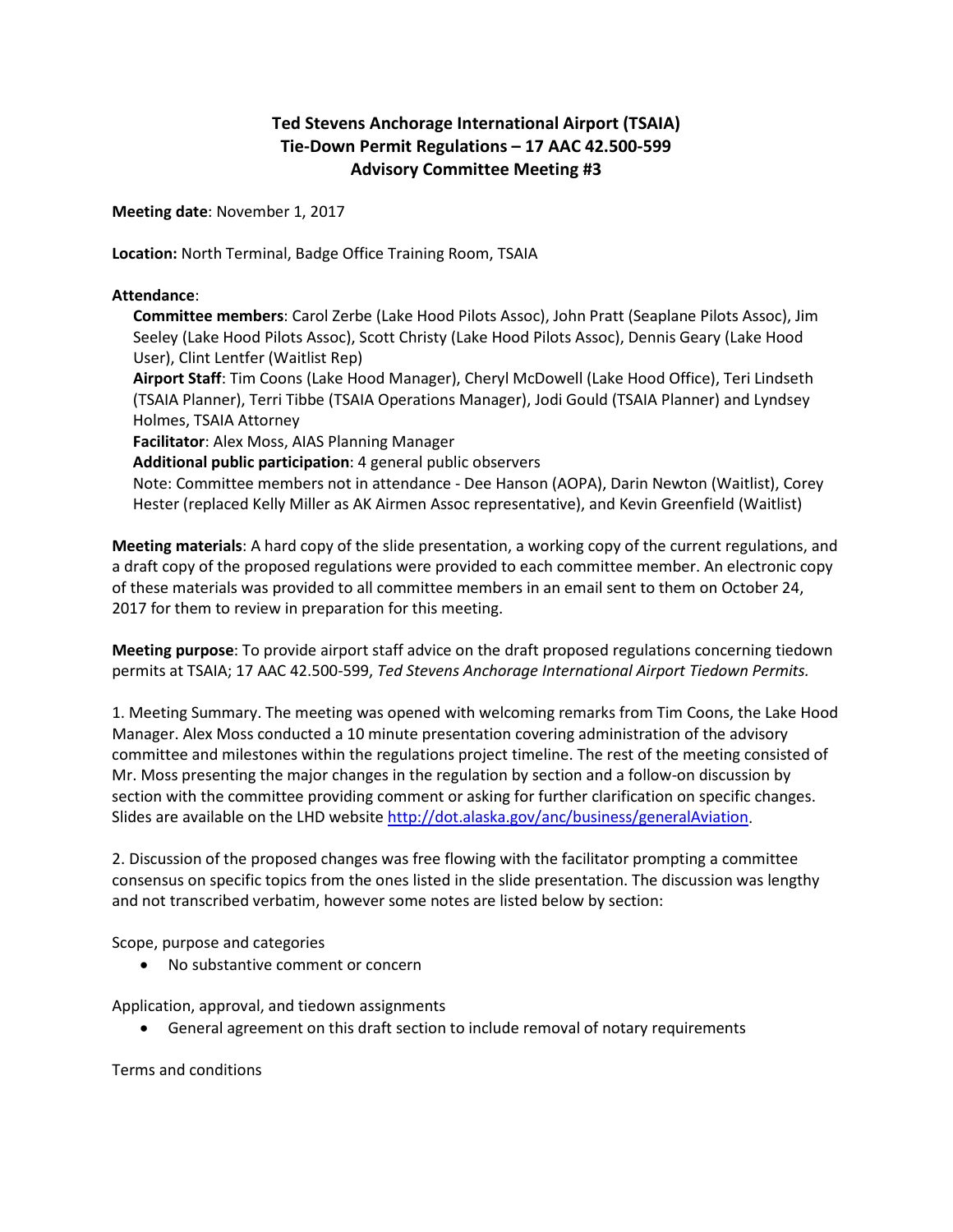- Allowing improvements on land tiedowns may lead to excessive junk building up at tiedowns and result in an unsightly mess, increased obstruction and FOD potential.
- Shifting from a five-year to a shorter term permit was endorsed by the committee with three years or less preferred. The exact term should be manageable by the Lake Hood office without creating significant work peaks or long lines at the office.
- Concern was expressed that the removal of the medical certification as a discriminator would result in longer waits for a water tiedown, although the committee was willing to allow the removal of the requirement in anticipation that other regulatory changes would compensate for this concern.
- Removing a lease as a condition that satisfies an interest in an aircraft was endorsed by the committee, however there was concern that a short term lease be allowed in the event of unforeseen loss of an aircraft due to such things as an accident or weather related damage (ex. wind storm). The airport has some leeway in the regulations to allow a permittee to extend a non-compliance situation up to a year in which time a leased aircraft could be used to continue flight operations.
- There was agreement by the committee on the rest of the section to include reducing the discriminators for land tiedowns to remove the pilot and activity requirements and reducing the water tiedown activity requirement to three flights.

Permit renewal

• No significant comments or concerns

Temporary tiedown use

• No significant comments or concerns

Permit cancellation

• No significant comments or concerns

Wait-list procedures

- The committee asked that the time period from notification to reply for a permit offer should be five workdays (Mon-Fri) instead of three days; the airport staff agreed.
- Removing the annual recheck of wait list members was not challenged by the committee, although the airport is still assessing what process may replace it procedurally or in conjunction with a fee structure change (up-front fee perhaps).

Switch-list procedures

• No significant comments or concerns

Transitional compliance requirements

- Converting from five-tear to shorter permits should be grandfathered versus setting a conversion date. The airport staff should research the current permit turn-over dates to help determine the best time-period for any term conversion.
- Adequate time should be allowed for anyone currently leasing an aircraft to shift to ownership; airport staff should consider grandfathering this requirement even though it is the main regulatory effort aimed at reducing subletting of the tiedowns through aircraft leasing schemes.

Protest and extension